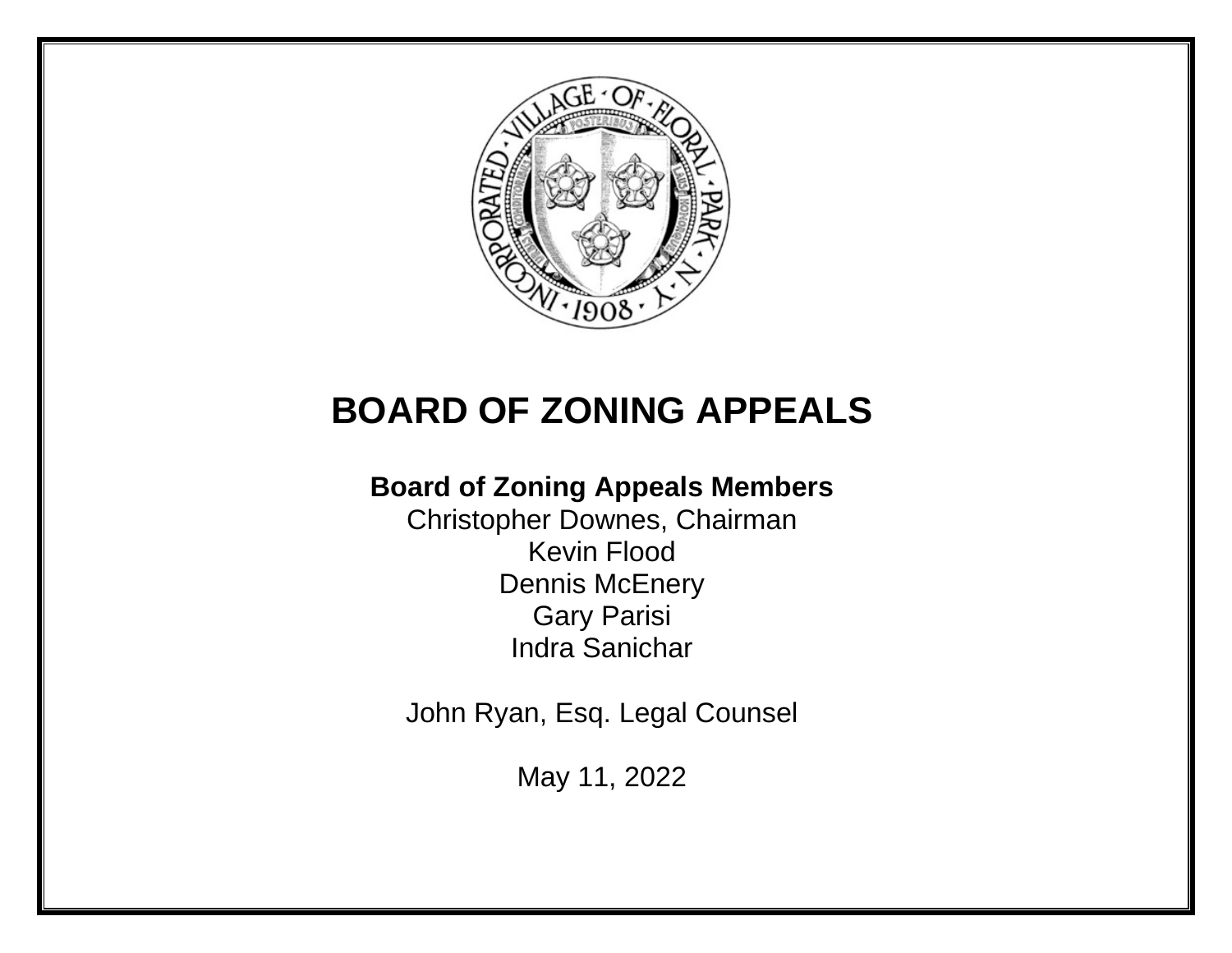|               | <b>Building</b> |                         |                  |                          |                                                           |
|---------------|-----------------|-------------------------|------------------|--------------------------|-----------------------------------------------------------|
| Case          | <b>Number</b>   | <b>Street</b>           | Sec / Blk / Lot  | <b>Owner / Applicant</b> | <b>Description</b>                                        |
|               | 158             | Mayfair Avenue          | 32 / 153 / 198   | <b>Sharon Fressle</b>    | <b>Proposed Generator</b>                                 |
| $\mathcal{P}$ | 19              | Violet Avenue           | 32 / 120 / 18    | Damaris Diaz             | Side Yard Egress and Maintain<br><b>Finished Basement</b> |
| 3             | 168             | <b>Willow Street</b>    | 32 / 281 / 68    | Greg Mazzocco            | <b>Maintain Shed</b>                                      |
| 4             | 153             | <b>Aspen Street</b>     | 32 / 237 / 92-93 | Steven Baranoski         | Maintain 2 AC Units                                       |
| 5             | 29              | <b>Birch Street</b>     | 32 / 248 / 31-32 | Angelo Vetrano           | Fence                                                     |
| 6             | 54              | <b>Floral Boulevard</b> | 32 / 186 / 260   | Romeo Cain               | <b>Additional Parking Area</b>                            |
|               |                 | <b>Carnation Avenue</b> | $32/54/15-22$    | Centennial Holdings, LLC | Parking, Habitable Area, Building<br>Height               |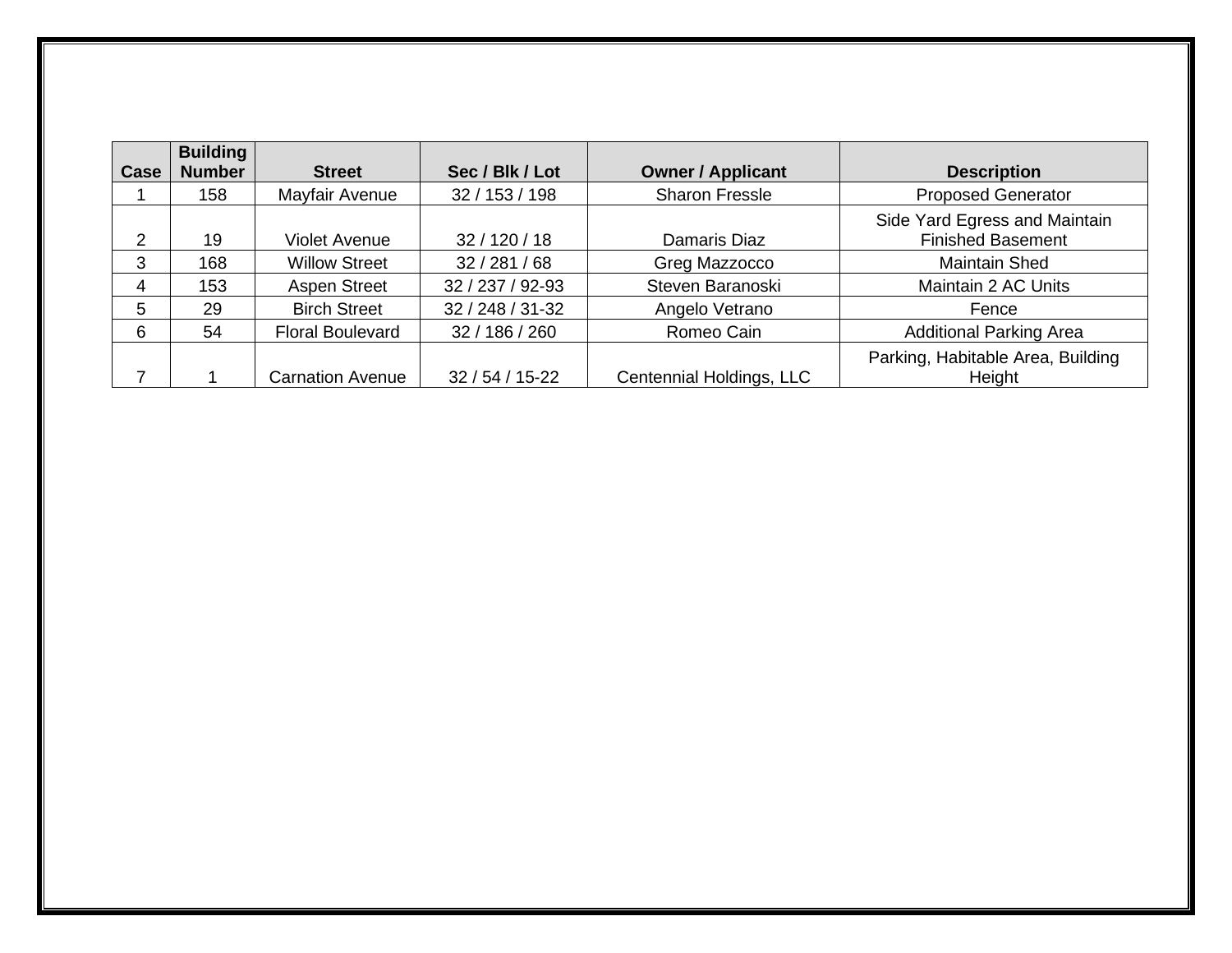## NOTICE OF PUBLIC HEARING INC. VILLAGE OF FLORAL PARK, NY

NOTICE IS HEREBY GIVEN that the Board of Appeals of the Incorporated Village of Floral Park, will hold a public hearing in the Village Hall, No. 1 Floral Boulevard, Floral Park, New York on Wednesday, May 11, 2022 at 8:00 p.m. relative to the following application:

Application of Sharon Fressle, owner of 158 Mayfair Avenue, Floral Park, NY 11001 for a variance from § 99-24 (H) – Special Exception for Generators on residential lots. Applicant proposes to install a permanent fixed generator which requires a special exception by the Zoning Board of Appeals.

This application is made subject to the provisions of Article IX, Section 99-61, of the Zoning Ordinance of the Incorporated Village of Floral Park.

The property which said variance is applied for islocated at the intersection of Mayfair Avenue and Pine Avenue on the south side of Mayfair Avenue and known as 158 Mayfair Avenue, Section 32, Block 153, Lot(s) 198 on the Nassau County Land and Tax Map.

A copy of the application is on file in the Public Works/Building Department facility located at the foot of Stewart Street in the Village of Floral Park and may be examined by any persons interested therein during business hours, Monday through Friday, inclusive, except legal holidays from 8:30 a.m. to 4:00 p.m.

NOW TAKE NOTICE, that all parties in interest and citizens will be given the opportunity to be heard at the aforesaid time and place.

## BY ORDER OF THE BOARD OF APPEALS INCORPORATED VILLAGE OF FLORAL PARK, NY Margaret Fowler, Acting Zoning Board Secretary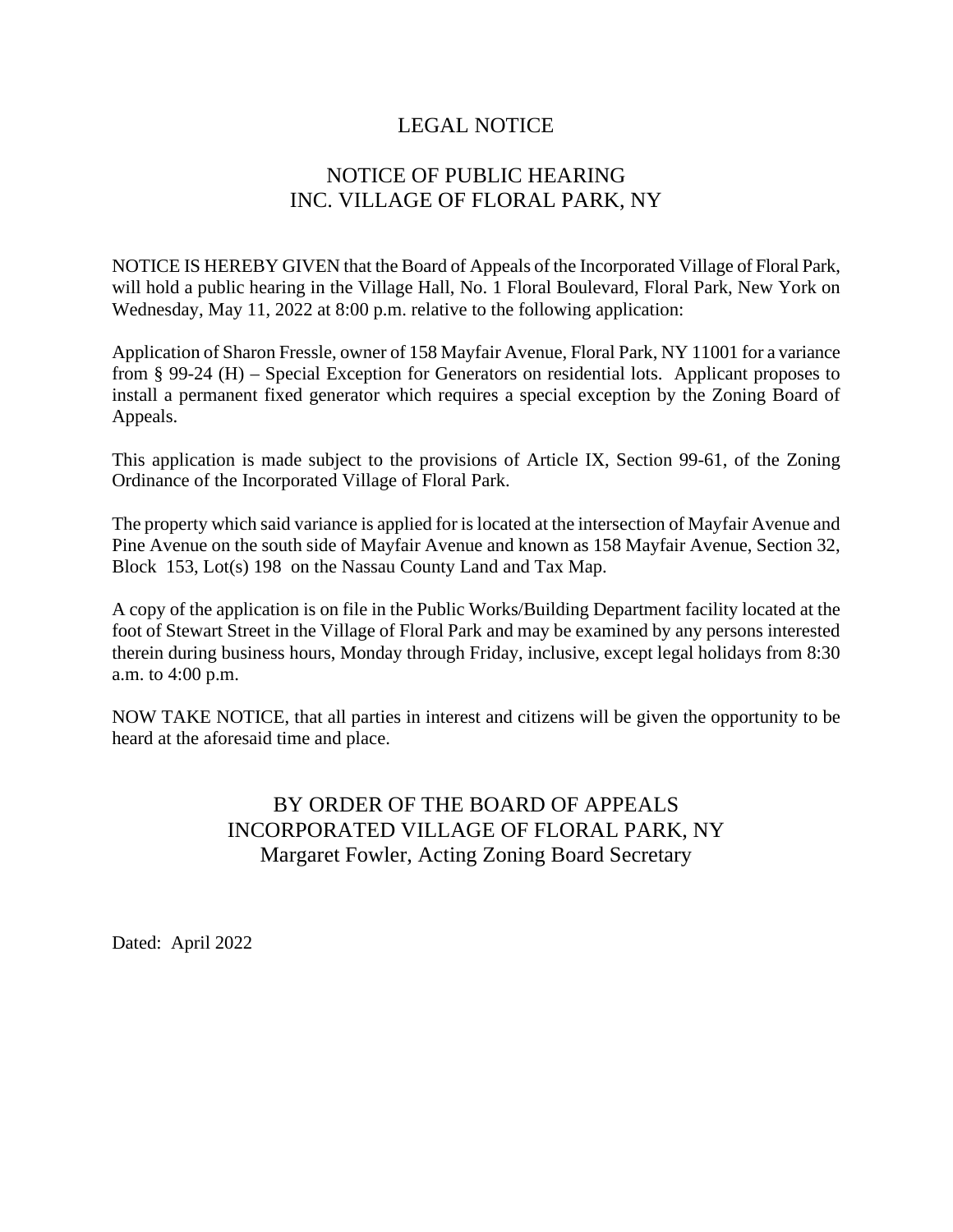## NOTICE OF PUBLIC HEARING INC. VILLAGE OF FLORAL PARK, NY

NOTICE IS HEREBY GIVEN that the Board of Appeals of the Incorporated Village of Floral Park, will hold a public hearing in the Village Hall, No. 1 Floral Boulevard, Floral Park, New York on Wednesday, May 11, 2022 at 8:00 p.m. relative to the following application:

Application of Damaris Diaz, owner of 19 Violet Avenue, Floral Park, NY 11001 (2-Family) for a variance from § 99-21 (E)(10) – Window wells may extend two feet into the required side yard, provided that the entire well is protected by a horizontal grating constructed in conformity with the New York State Building Code. Applicant requests a basement egress window with a 0.92' side yard setback where a 3.0' minimum is required.

This application is made subject to the provisions of Article IX, Section 99-61, of the Zoning Ordinance of the Incorporated Village of Floral Park.

The property which said variance is applied for is located 200.17 feet southwest of Tulip Avenue on the east side of Violet Avenue and known as 19 Violet Avenue, Section 32, Block 120, Lot(s) 18 on the Nassau County Land and Tax Map.

A copy of the application is on file in the Public Works/Building Department facility located at the foot of Stewart Street in the Village of Floral Park and may be examined by any persons interested therein during business hours, Monday through Friday, inclusive, except legal holidays from 8:30 a.m. to 4:00 p.m.

NOW TAKE NOTICE, that all parties in interest and citizens will be given the opportunity to be heard at the aforesaid time and place.

## BY ORDER OF THE BOARD OF APPEALS INCORPORATED VILLAGE OF FLORAL PARK, NY Margaret Fowler, Acting Zoning Board Secretary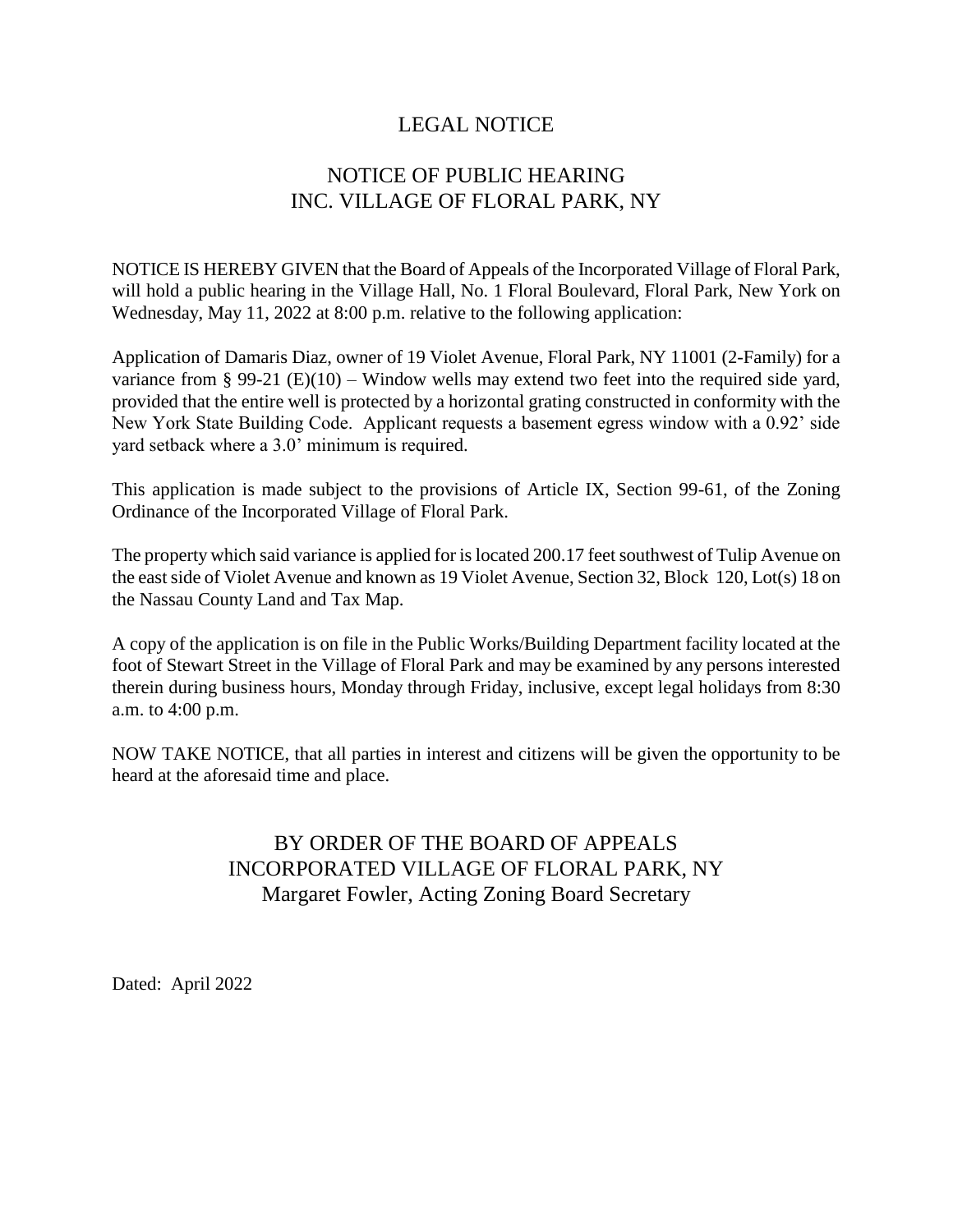## NOTICE OF PUBLIC HEARING INC. VILLAGE OF FLORAL PARK, NY

NOTICE IS HEREBY GIVEN that the Board of Appeals of the Incorporated Village of Floral Park will hold a public hearing in the Village Hall, No. 1 Floral Boulevard, Floral Park, New York on May 11, 2022 at 8:00 p.m. relative to the following application:

Application of Greg Mazzocco, owner of 168 Willow Street, Floral Park, NY 11001, for a variance from § 99-24 (B): No accessory building or structure shall have a dimension in excess of 100 square feet in area nor shall such building or structure exceed eight feet in height. Applicant seeks to maintain a shed measuring 124 square feet and 10.25' high.

This application is made subject to the provisions of Article IX, Section 99-61, of the Zoning Ordinance of the Incorporated Village of Floral Park.

The property which said variance is applied for is located 260' west of Landau Avenue on the south side of Willow Street, and known as 168 Willow Street, Section 32, Block 281, Lot 68 on the Nassau County Land and Tax Map.

A copy of the application is on file in the Public Works/Building Department facility located at the foot of Stewart Street in the Village of Floral Park and may be examined by any persons interested therein during business hours, Monday through Friday, inclusive, except legal holidays from 8:30 a.m. to 4:00 p.m.

NOW TAKE NOTICE, that all parties in interest and citizens will be given the opportunity to be heard at the aforesaid time and place.

> BY ORDER OF THE BOARD OF APPEALS INCORPORATED VILLAGE OF FLORAL PARK, NY Margaret Fowler, Acting Zoning Board Secretary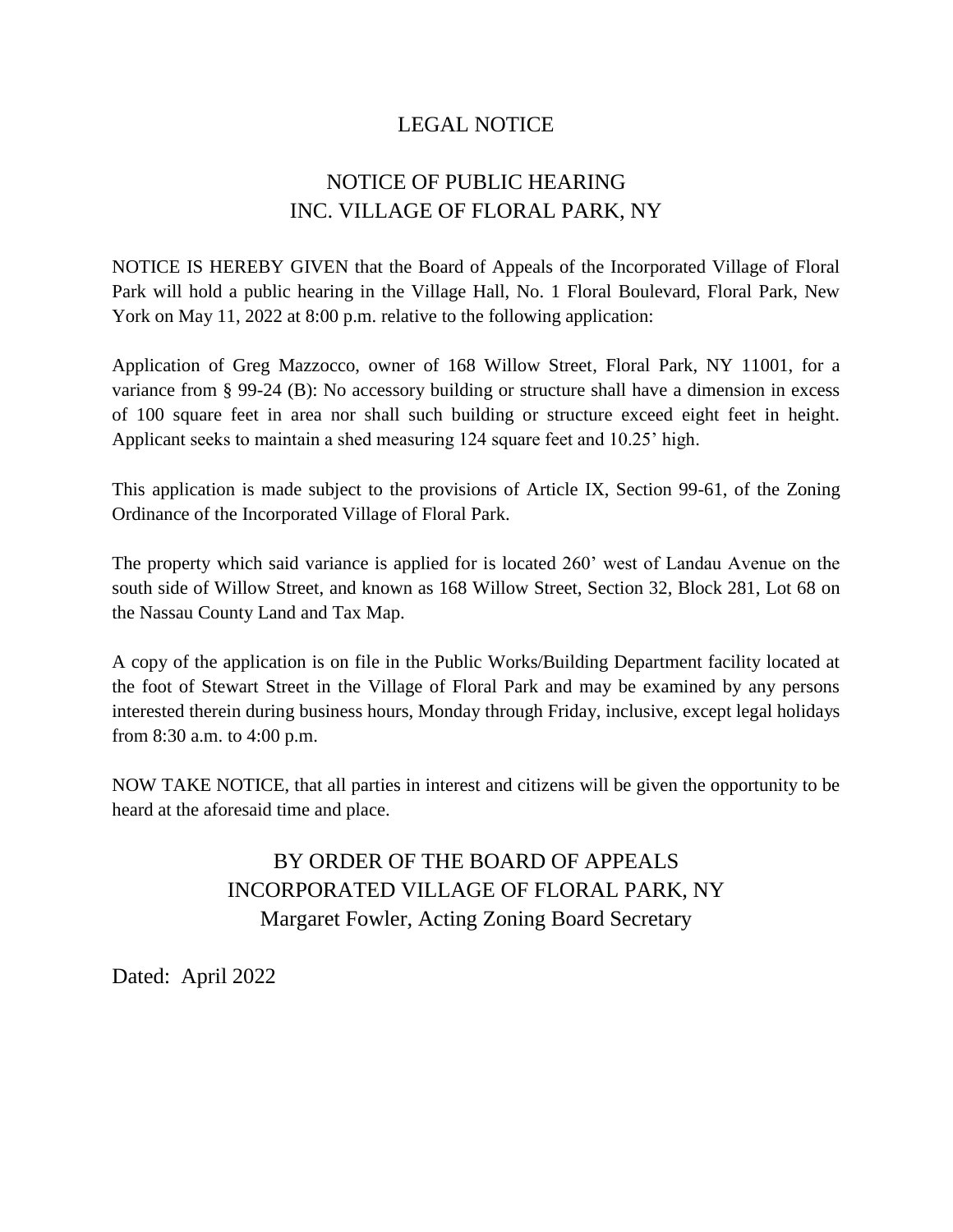## NOTICE OF PUBLIC HEARING INC. VILLAGE OF FLORAL PARK, NY

NOTICE IS HEREBY GIVEN that the Board of Appeals of the Incorporated Village of Floral Park will hold a public hearing in the Village Hall, No. 1 Floral Boulevard, Floral Park, New York on May 11, 2022 at 8:00 p.m. relative to the following application:

Application of Steven Baranoski, owner of 153 Aspen Street, Floral Park, NY 11001, for a variance from § 99-24 (F): No part of any freestanding heating, cooling, pumping, filtering, generating or other type of equipment or device shall be located in any front or side yard, or within 20 feet of any rear lot line, except that freestanding heating and cooling equipment may be located in the side yard, provided that it is not located forward of the front line of the house or closer than 20' from the front lot line whichever is further, and closer than 5 feet from the side lot line. Applicant proposes to maintain two (2) units which are located approximately 1 inch from the side yard property line.

This application is made subject to the provisions of Article IX, Section 99-61, of the Zoning Ordinance of the Incorporated Village of Floral Park.

The property which said variance is applied for is located at the intersection of Aspen Street and Birch Street on the northwest side of Aspen Street, and known as 153 Aspen Street, Section 32, Block 237, Lot(s) 92-93 on the Nassau County Land and Tax Map.

A copy of the application is on file in the Public Works/Building Department facility located at the foot of Stewart Street in the Village of Floral Park and may be examined by any persons interested therein during business hours, Monday through Friday, inclusive, except legal holidays from 8:30 a.m. to 4:00 p.m.

NOW TAKE NOTICE, that all parties in interest and citizens will be given the opportunity to be heard at the aforesaid time and place.

## BY ORDER OF THE BOARD OF APPEALS INCORPORATED VILLAGE OF FLORAL PARK, NY Margaret Fowler, Acting Zoning Board Secretary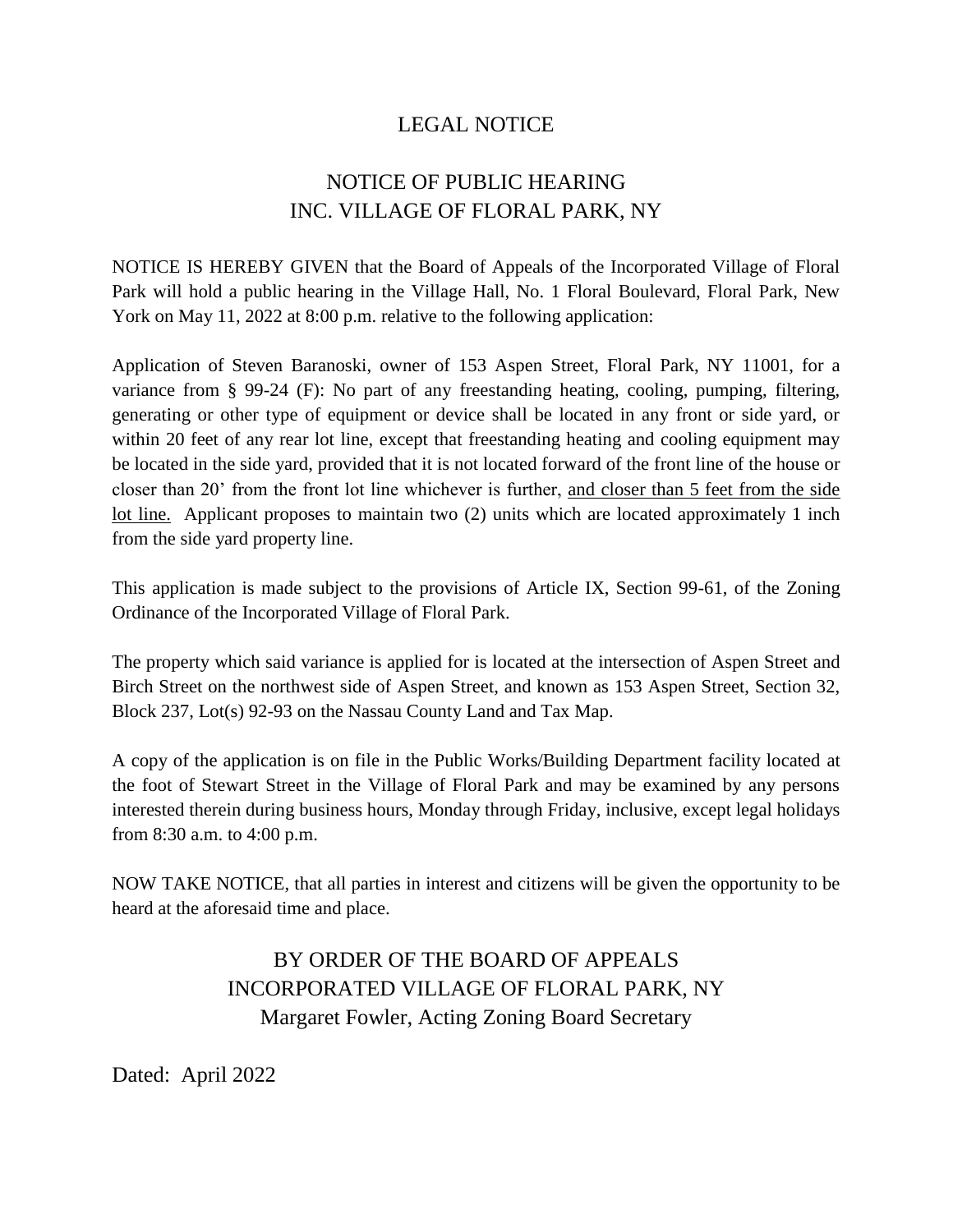## NOTICE OF PUBLIC HEARING INC. VILLAGE OF FLORAL PARK, NY

NOTICE IS HEREBY GIVEN that the Board of Appeals of the Incorporated Village of Floral Park, will hold a public hearing in the Village Hall, No. 1 Floral Boulevard, Floral Park, New York on Wednesday, May 11, 2022 at 8:00 p.m. relative to the following application:

Application of Angelo Vetrano, owner of 29 Birch Street, Floral Park, NY 11001 for a variance from § 99-13 B. (1) – On corner lots, no fence shall be allowed in a side yard that abuts a street. On corner lots, no rear yard fence shall extend nearer the street than ½ of the side yard setback for the property, but in no event closer than six feet to the property line. That portion of a rear lot line fence on a corner lot located within the side yard setback shall not exceed four feet in height. Applicant proposes a fence located on the side lot line that abuts a street with a 0' setback.

This application is made subject to the provisions of Article IX, Section 99-61, of the Zoning Ordinance of the Incorporated Village of Floral Park.

The property which said variance is applied for is located at the intersection of Birch Street and Oak Street and on the southeast side of Birch Street and known as 29 Birch Street, Section 32, Block 248, Lot(s) 31-32 on the Nassau County Land and Tax Map.

A copy of the application is on file in the Public Works/Building Department facility located at the foot of Stewart Street in the Village of Floral Park and may be examined by any persons interested therein during business hours, Monday through Friday, inclusive, except legal holidays from 8:30 a.m. to 4:00 p.m.

NOW TAKE NOTICE, that all parties in interest and citizens will be given the opportunity to be heard at the aforesaid time and place.

## BY ORDER OF THE BOARD OF APPEALS INCORPORATED VILLAGE OF FLORAL PARK, NY Margaret Fowler, Acting Zoning Board Secretary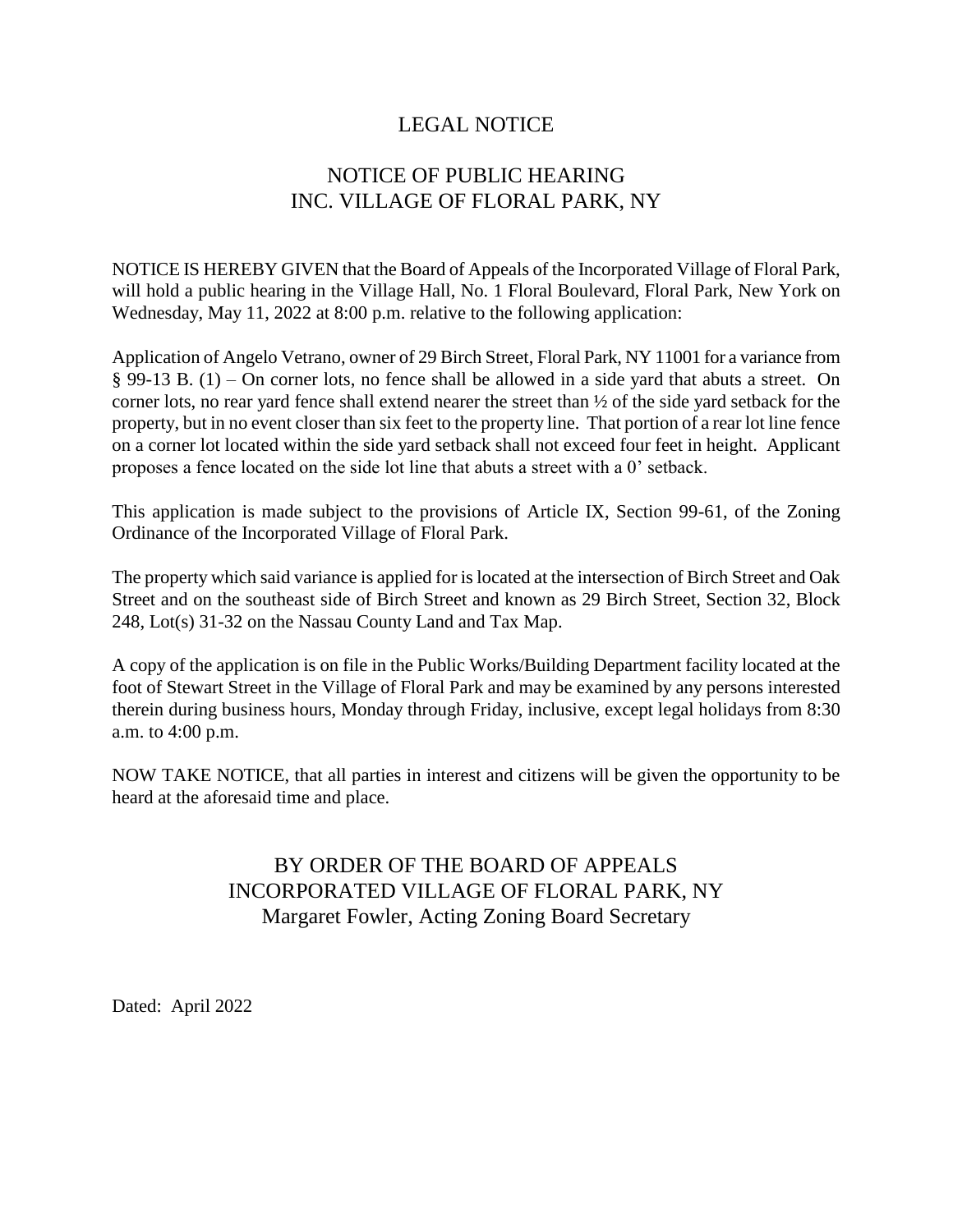## NOTICE OF PUBLIC HEARING INC. VILLAGE OF FLORAL PARK, NY

NOTICE IS HEREBY GIVEN that the Board of Appeals of the Incorporated Village of Floral Park, will hold a public hearing in the Village Hall, No. 1 Floral Boulevard, Floral Park, New York on Wednesday, May 11, 2022 at 8:00 p.m. relative to the following application:

Application of Romeo Cain, owner of 54 Floral Boulevard, Floral Park, NY 11001 for a variance from § 99-16 (N) – Special Exception for Parking on residential lots; and § 99-3 (B) Driveway – A path leading directly from the street to a garage having a maximum width of 12 feet. Applicant proposes to add a second parking area approximately 20' wide x 32' long in addition to the existing driveway that leads to the garage.

This application is made subject to the provisions of Article IX, Section 99-61, of the Zoning Ordinance of the Incorporated Village of Floral Park.

The property which said variance is applied for is located at the intersection of Floral Boulevard and Childs Avenue on the southeast side of Floral Boulevard and known as 54 Floral Boulevard, Section 32, Block 186, Lot(s) 260 on the Nassau County Land and Tax Map.

A copy of the application is on file in the Public Works/Building Department facility located at the foot of Stewart Street in the Village of Floral Park and may be examined by any persons interested therein during business hours, Monday through Friday, inclusive, except legal holidays from 8:30 a.m. to 4:00 p.m.

NOW TAKE NOTICE, that all parties in interest and citizens will be given the opportunity to be heard at the aforesaid time and place.

## BY ORDER OF THE BOARD OF APPEALS INCORPORATED VILLAGE OF FLORAL PARK, NY Margaret Fowler, Acting Zoning Board Secretary